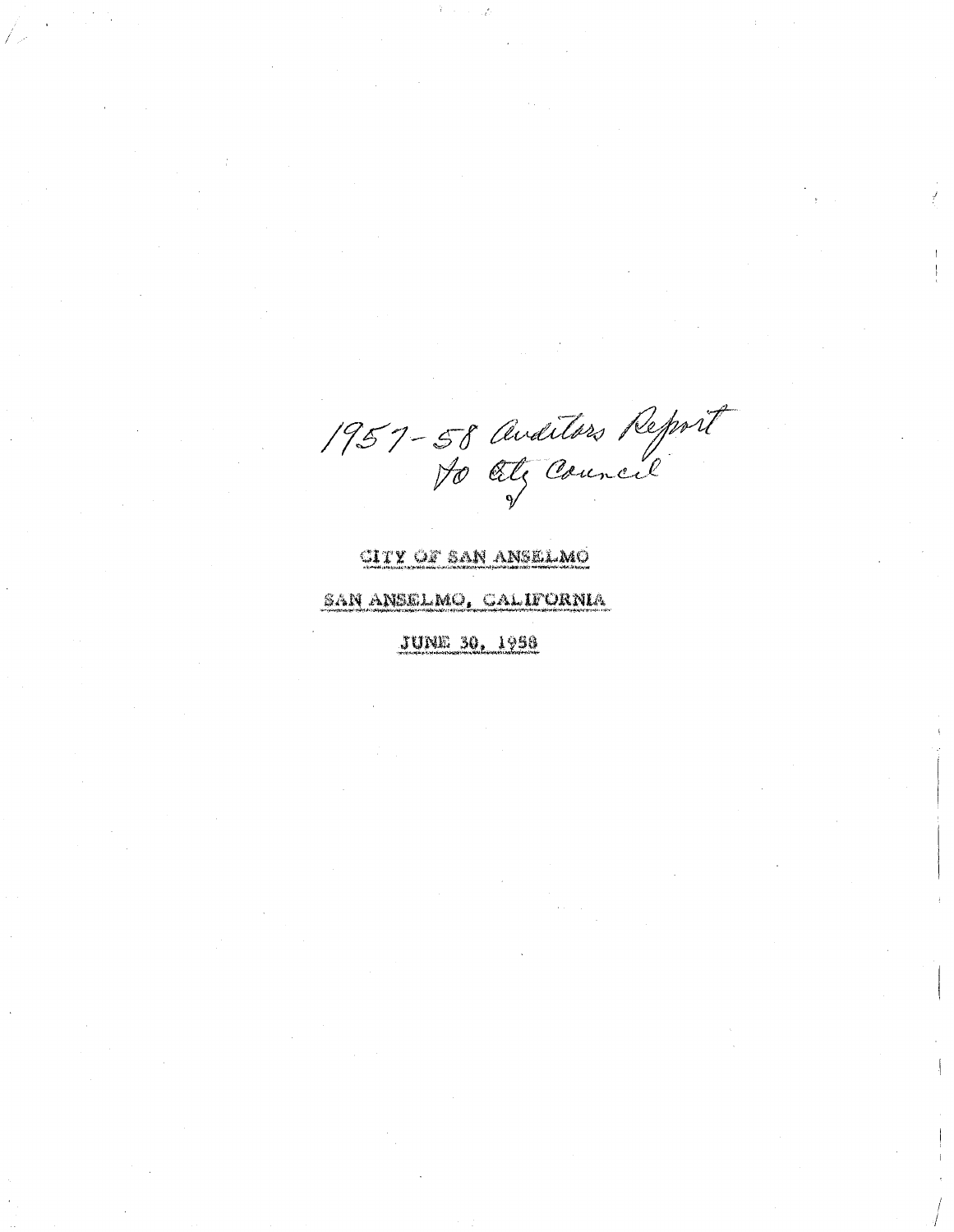**GEORGE W. FRANZMAN CERTIFIED PUBLIC ACCOUNTANT** 1010 B STREET **SAN RAFAEL, CALIFORNIA** 

#### October 6, 1958

The Honorable Mayor and City Council of the City of San Anselmo San Anselmo, California

Gentlement

In accordance with instructions received, we have made an examination of the financial records of the City of San Anselmo for the fiscal year ended June 30, 1958, and beg to submit herewith the following exhibits:

| exhibit a |              | SUMMARY OF REVENUES AND EXPENDITURES |
|-----------|--------------|--------------------------------------|
| EXHIBIT B | $\mathbf{z}$ | ANALYSIS OF REVENUES                 |
| exhibit c |              | ANALYSIS OF EXPENDITURES             |
| EXHIBIT D | ₩₽           | STATEMENT OF CHANGES IN FUNDS        |

The accounts as set forth in these exhibits closely follow the classifications outlined in the annual report to the State Controller.

#### SCOPE OF THE EXAMINATION

The cash on deposit with the banks at June 30th was confirmed direct from these depositories, as were the bonds which have been deposited by them to secure such deposits. The following is a summary of these securities:

FIRST WESTERN BANK AND TRUST COMPANY-OAKLAND for the account of BANK OF AMERICA

| Alameda High School District 4-3/4 1959          | S | 13,000.00                                                                                                         |
|--------------------------------------------------|---|-------------------------------------------------------------------------------------------------------------------|
| Eden Township Hospital District 2-3/4 1969       |   | 30,000.00                                                                                                         |
| Eureka City Improvements 2-3/4 1972-74           |   | 70,000.00                                                                                                         |
| Napa Unìon High School District 1-1/2 1964       |   | 30,000.00                                                                                                         |
| Paso Robles Union H-gh School District 2 1959-62 |   | 36,000.00                                                                                                         |
|                                                  |   | \$179,000.00                                                                                                      |
|                                                  |   | Main international construction of the construction of the Houston of the construction of the construction of the |

#### BANK OF AMERICA-SAN FRANCISCO for the account of the AMERICAN TRUST CO., SAN ANSELMO

| Chaffey Union High School District 2–3/4 1968 |  |  | 25,000.00<br>SS.                                                                     |
|-----------------------------------------------|--|--|--------------------------------------------------------------------------------------|
| Glendale Unified School District 2-3/4 1963   |  |  | 60,000,00                                                                            |
| San Francisco Hetch Hetchy Water 2–1/2 1965   |  |  | 40,000.00<br>should contrast a study from the first team of the company of interior. |

 $$125,000.00$ 

المحصوص والمرادي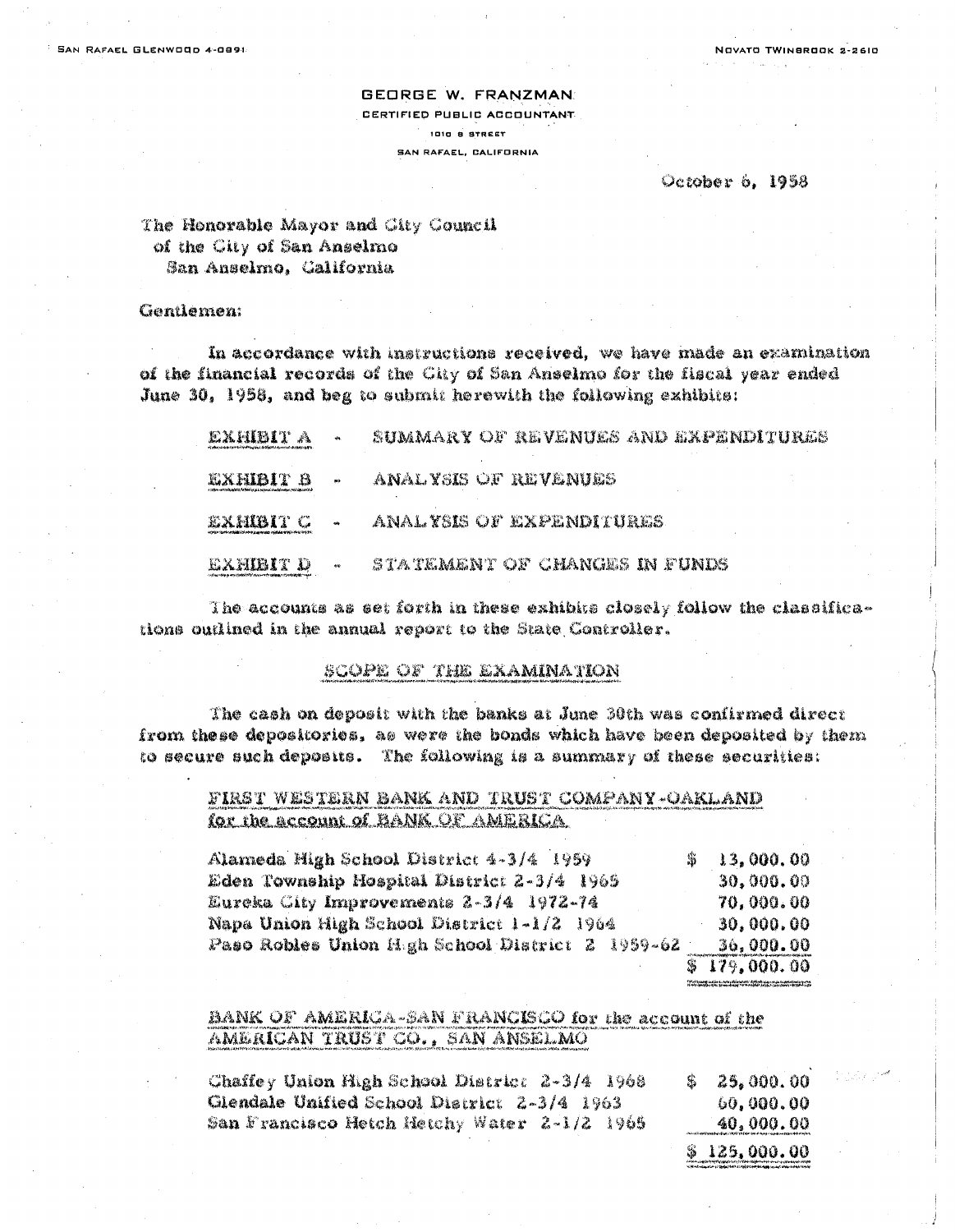The collection of city licenses, miscellaneous revenues and deposits, was verified by reference to the stubs of receipts issued for such payments, and the amounts received traced into the bank accounts.

This examination did not cover a detailed check of all transactions. and only test checks were made of various items of records. Such checks were made of the cancelled warrants returned during the year by the banks. These warrants were examined for approval by the Finance Committee, and the arithmetical accuracy of the items appearing upon the attachments checked.

The Assessment lists were test checked for arithmetical accuracy and the calculation of the total tax assessment was verified. The taxes collected were apportioned to the proper funds on the basis of the following rates and in the respective amounts.

|                           | Rate                           | 鷚                                      | Amount                          |
|---------------------------|--------------------------------|----------------------------------------|---------------------------------|
| General Fund              | 1.00                           | 33.33                                  | \$167,887.18                    |
| Library Fund              | . 11                           | 9.17                                   | 10.475.05                       |
| Parks and Recreation Fund | . 09<br>شعار الخاصات المائية و | 7.50<br>enirai den la bidrima          | 15, 110, 45                     |
| TOTAL                     | 1.20                           | 100.00                                 | \$201,472.68                    |
|                           | <b>JARNADARKTONY</b>           | <b>Se style procedurated a control</b> | THE STRAKE LEADER AND LOCAL CAR |

Total delinquencies at June 30, 1958 amounted to \$6,869,25 of which \$4,523.10 was for the current year. No attempt was made to circularize these accounts for their confirmation by the taxpayers.

Our examination was made in accordance with generally accepted auditing standards, and accordingly included such tests of the accounting records and such other auditing procedures as we considered necessary in the circumstances.

In our opinion, the accompanying Statements present fairly the financial position of the City of San Anselmo at June 30, 1958 and the results of its operation for the year ended, in conformity with generally accepted accounting principles applied on a basis consistent with that of the preceding year, subject to the comments embodied in this report.

Tours vory truly,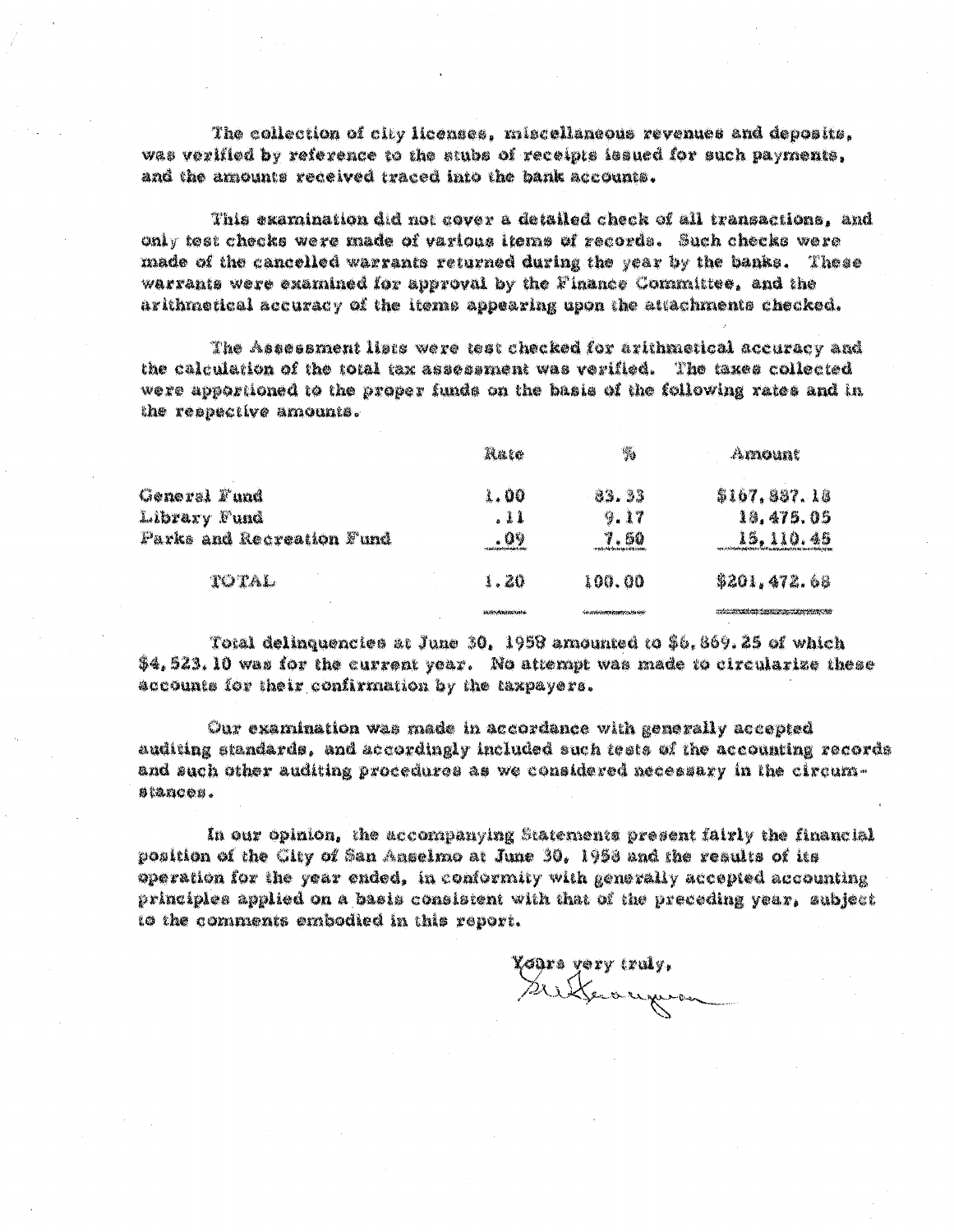# SUMMARY OF REVENUES AND EXPENDITURES<br>FISCAL YEAR ENDED JUNE 30, 1958

## Available Cash - July 1, 1957

Undeposited Funds

### \$145,990.70

| aevonues:                               |               |              |
|-----------------------------------------|---------------|--------------|
| General Property Tax                    | \$ 206,662.85 |              |
| Sales and Use Taxes                     | 78.376.42     |              |
| Licenses and Formits.                   | 19, 514, 50 - |              |
| Fines and Fenalties                     | 12, 921. 23   |              |
| Privileges                              | 7, 834, 58 ·  |              |
| Sale of Property                        | 990.25.       |              |
| Subventions and Grants                  | 119, 368, 50  |              |
| Library Fines & Rentals                 | 4,698.21      |              |
| Sundry Receipts                         | 37, 851.59.   |              |
| Perfermance Bond Deposits               | 100.00        | 488, 278.13  |
|                                         |               | \$634,268.83 |
|                                         |               |              |
| Expenditures:                           |               |              |
| Legislative                             | 7,743.58<br>逾 |              |
| Finance Office and Accounts             | 14,757.89     |              |
| Law Office and Accounts                 | 6,645.40      |              |
| Other General Offices and Accounts      | 11, 238. 82   |              |
| General Government Buildings            | 9,467.84      |              |
| Protection to Person and Property       | 242, 934. 45  |              |
| Streets                                 | 147, 240, 30  |              |
| Library                                 | 22, 964. 39   |              |
| Recreation and Parks                    | 18. 551. 25   |              |
| Social Security and Retire. «City Share | 3,651.09      | 465, 195, 01 |
| Available Cash June 30, 1958            |               | \$149.073.82 |
| Add Back - Outstanding Warrants         |               | 60,901.30    |
| Total Cash on Hand - June 30, 1958      |               | \$209,975.12 |
|                                         |               |              |
| Distributed as follows:                 |               |              |
| American Trust Gompany - San Anseimo    | 42,799.78     |              |
| Bank of America - San Anselmo           | 49.705.89     |              |
| Bank of America - Gas Tax Fund          | 19, 477.29    |              |
| Bank of America - Time Deposit          | 50,000.00     |              |
| American Trust Company - Time Dep.      | 50,000.00     |              |
| Treasurer's Revolving Fund              | 1,000.00      |              |
| Office Cash Fund                        | 560.00        |              |

### \$209,975.12

442.16

.<br>The second delight in the companion of the second control of the second state of the second second state of th<br>- Second state of the second second state of the second second second second second second second second.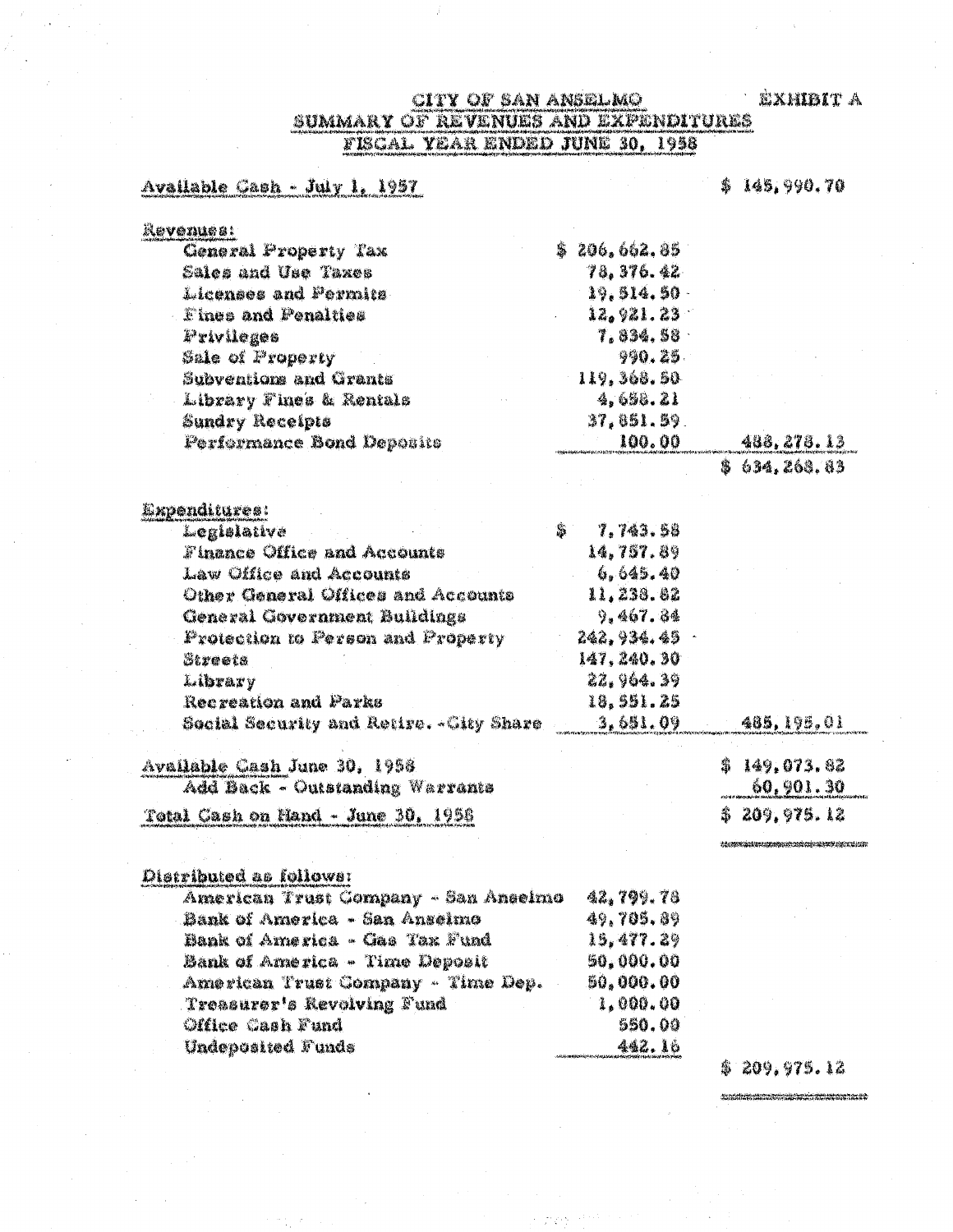# CITY OF SAN ANGELAIO ANAL YSIS OF REVENUES FISCAL YEAR ENDED JUNE 30, 1958

| General Property Tax                         |                 |                 |
|----------------------------------------------|-----------------|-----------------|
| Current Taxes                                | \$ 201,472.68   |                 |
| Delinquent Taxes                             | 3, 593, 60      |                 |
| Fenalties and Interest                       | 1.544.69        |                 |
| Solvent Gredits from County                  | 91.88           | \$ 206,662.85   |
|                                              |                 |                 |
| Sales and Use Taxes                          |                 |                 |
| Delinquent Collected                         | 騫<br>660.40     |                 |
| Collected by State                           | $-77,696,02$    | 78, 376, 42     |
|                                              |                 |                 |
| Licenses and Permits                         |                 |                 |
| Dusiness Licenses                            | 13,691.50<br>窸  |                 |
| Dog Licenses                                 | 2,133.50        |                 |
| Permits                                      | 3,669.50        | 19.514.50       |
| Court Fines and Penalties                    |                 |                 |
| Motor Vehicles                               | 4,639.93<br>蠡   |                 |
| Penal Code #1463                             | 7.702.80        |                 |
| Other                                        | 578.50          | 12.921.23.      |
|                                              |                 |                 |
| Privileges                                   |                 |                 |
| Garbage Franchise                            | \$<br>2,700.00  |                 |
| Gas Frenchise                                | 3,068.21        |                 |
| Electrical Franchise                         | 2,066.37        | 7,334,58        |
|                                              |                 |                 |
| Sale of Property                             |                 | 990.25          |
| Subventions and Grants                       |                 |                 |
| From Slate - Liquor Liteenses                | 翳<br>6, 843, 30 |                 |
| - Gasoline Tax                               | 59.274.04       |                 |
| – Motor Vehicle in lieu taz                  | 53, 251, 16     | 119, 368.50     |
| Library Fines and Rentals                    |                 | 4,658.21        |
|                                              |                 |                 |
| Sundry Receipes                              |                 |                 |
| Damage Recoveries                            | 齹<br>382.89     |                 |
| Lot Burning                                  | 841.50          |                 |
| Inspection Fees                              | 713.00          |                 |
| Refund Insurance Premiums                    | 3, 440. 51      |                 |
| Equipment Rental                             | 200.00          |                 |
| Property Owners Share of Improvements        | $1, 391, 92$ .  |                 |
| Rezoning Fees                                | 300.00          |                 |
| Sleepy Hollow Fire District                  | 16,957,17.      |                 |
| Red Hill Culvert                             | 10,000.00       |                 |
| Expense Refunds<br>Interest on Time Deposits | 3.393,93        | 37, 851, 59     |
| Performance Bond Deposits                    |                 | 100.00          |
|                                              |                 | \$408,278.13    |
| Trust Funds-Employees Taxes & Ducs Withheld  |                 | 41,705.27       |
|                                              |                 | \$~529. 993. 40 |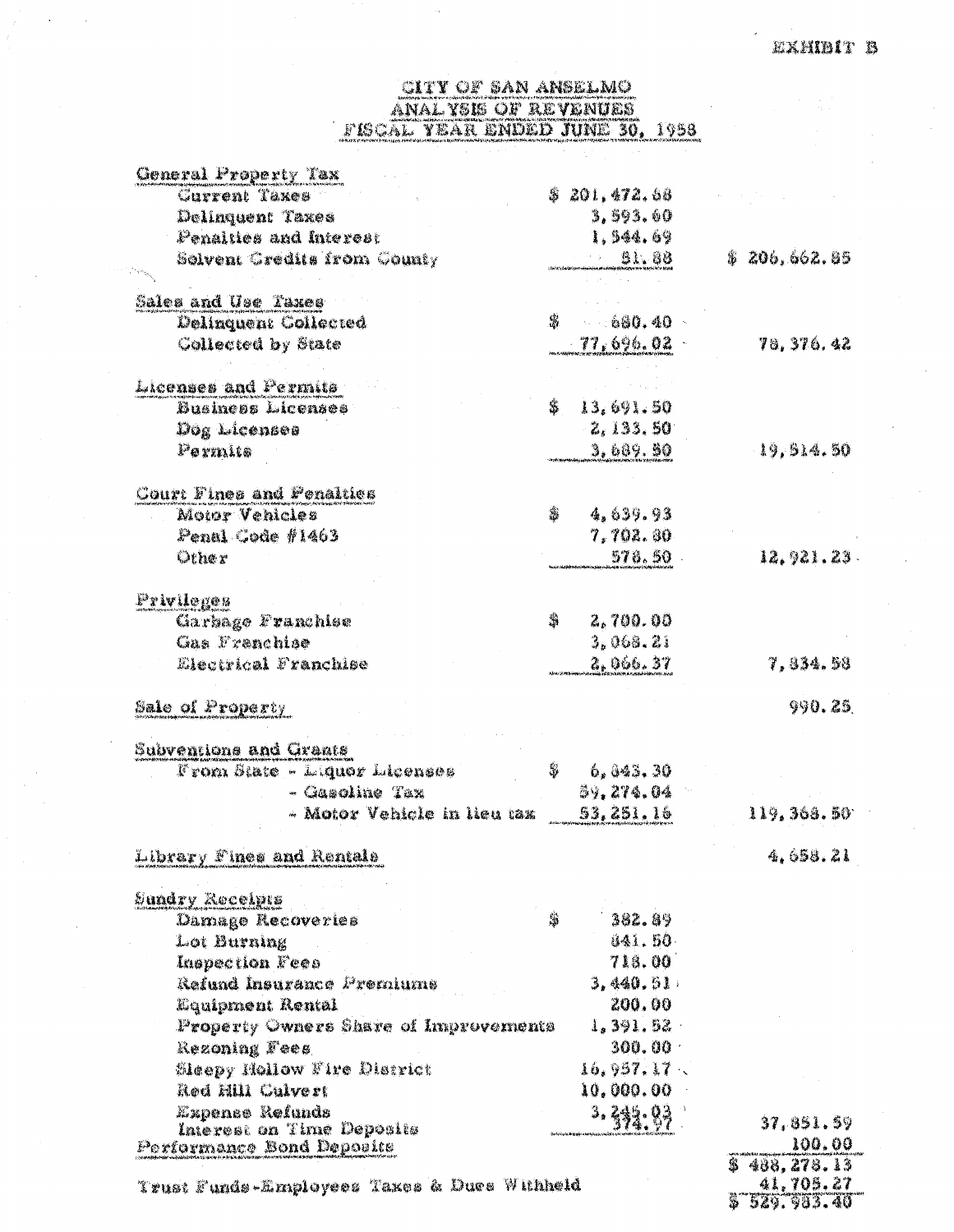# **CITY OF SAN ANSELMO** ANALYSIS OF EXPENDITURES<br>FISCAL YEAR ENDED JUNE 30, 1958

| Legislative                          |                   |               |
|--------------------------------------|-------------------|---------------|
| City Clerk                           | 當<br>4,544.00     |               |
| Printing Ordinances, Office          |                   |               |
| Supplies, etc.                       | 3,199.53          | 暮<br>7,743.58 |
| Finance Office and Accounts          |                   |               |
| City Manager-Part of Year            | 藩<br>5,976.97     |               |
| Comptroller                          | 6,600.00          |               |
| Special Auditing and Accounting      | 1,000.00          |               |
| Clerical                             | 1,100.92          | 14,757.89     |
| Law Office and Accounts              |                   |               |
| <b>City Attorney</b>                 | 雟<br>5,700.00     |               |
| Other                                | 47.50             |               |
| Codifying Ordinances                 | 397.90            | 6.645.40      |
| Other General Offices and Accounts   |                   |               |
| Civil Service                        | 蠹<br>1,276.03     |               |
| <b>City Dues</b>                     | 940.00            |               |
| Planning Commission                  | 4,900.00          |               |
| Llections                            | 1,319,65          |               |
| Salary Survey                        | 979.64            |               |
| Engineering-Subdivisions, etc.       | 1,098.50          |               |
| Property Acquisition                 | 725.00            | 11,238.82     |
| General Government Buildings         |                   |               |
| Repairs to Building                  | 巢<br>265.54       |               |
| Lquipment                            | 1,534.04          |               |
| Janitor                              | 1,450.00          |               |
| Telephone                            | 2,868.65          |               |
| General                              | 3, 349.61         | 9,467.84      |
| Protection to Person and Property    |                   |               |
| Police Department                    | $$117,318,39$ $-$ |               |
| Fire Department                      | 106, 108. 44 ~    |               |
| Inspections                          | 718.00            |               |
| Payments to County for Pound Service | 2,199.00.         |               |
| Insurance                            | 13, 379. 55       |               |
| Parking Lote                         | 1,441.01          |               |
| Weed Control                         | 1,770.06          | 242, 934. 45  |

Garried Farward

\$292,787.98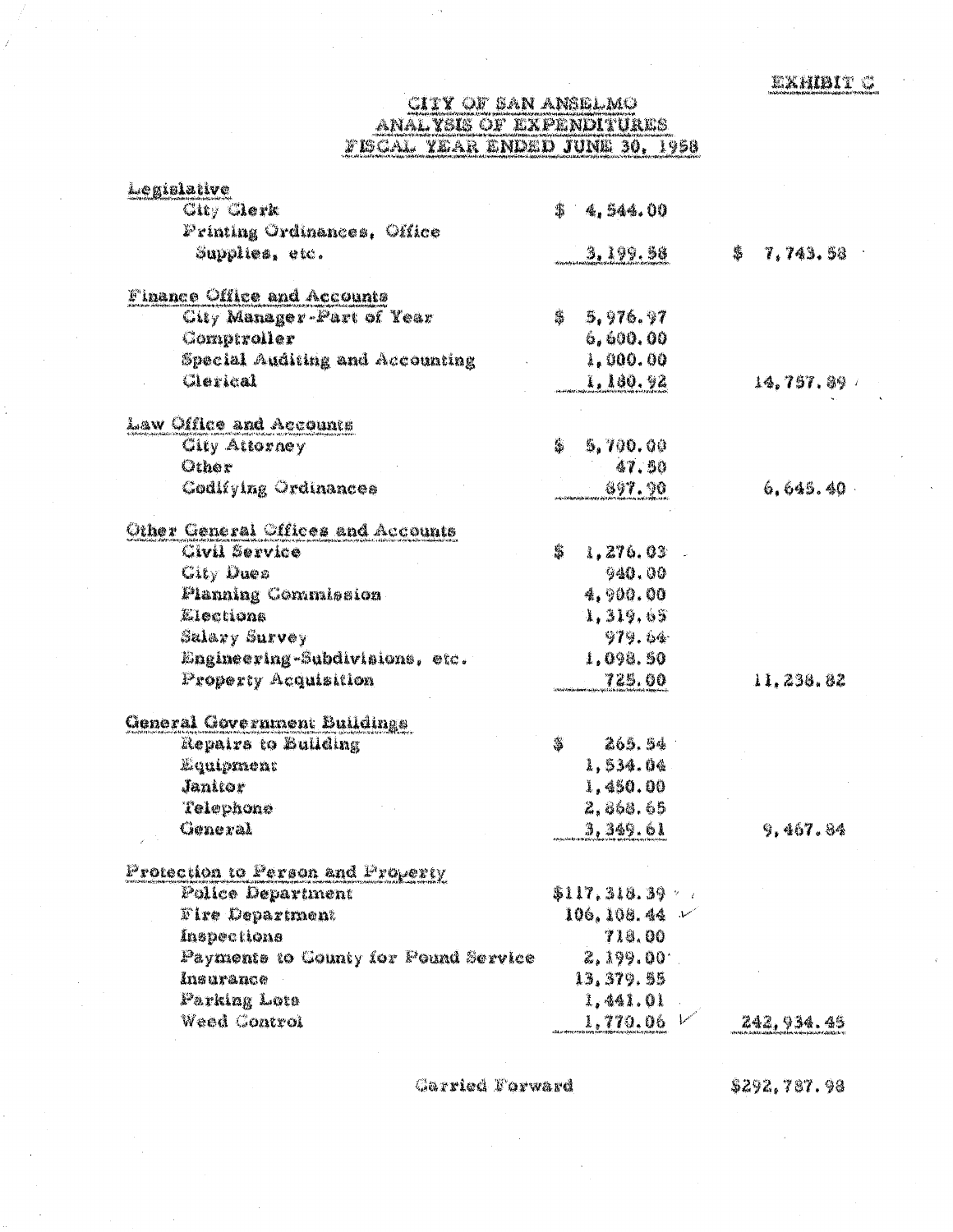# CITY OF SAN ANSELMO<br>ANALYSIS OF EXPENDITURES<br>FISCAL YEAR ENDED JUNE 30, 1958

|                                    | <i>Carried Forward</i> | \$292,787.98  |
|------------------------------------|------------------------|---------------|
|                                    |                        |               |
| Streets                            |                        |               |
| <b>Engineering</b>                 | 17,660.20<br>鉴         |               |
| Construction Streets               | $17, 315, 75$ .        |               |
| Construction-Culverts and Drains   | 25, 455, 70            |               |
| Maintenance and Other              | 48, 982. 14            |               |
| Street Lighting                    | 17,437.25              |               |
| Perry Property Acquisition         | 18.894.76              |               |
| Curbs and Gutters                  | 1,444.50               | 147, 240, 30  |
|                                    |                        |               |
| Library                            |                        | 22.964.39     |
|                                    |                        |               |
| Rocreation                         |                        |               |
| Fark Improvements                  | 840.94<br>翡            |               |
| Maintenance and Operation          | 17, 710, 31            | 18.551.25     |
| Gocial Security Taxes              |                        | 3,651.09      |
| Ferformance Bond Refunds           |                        | Ø             |
| Total Mxpenditures                 |                        | \$489, 195.01 |
| Trust Funds                        |                        |               |
| Employees Taxes and Due Withheld . |                        | 41,705,27     |
| Total Expenditures                 |                        | \$526,900.26  |
|                                    |                        |               |